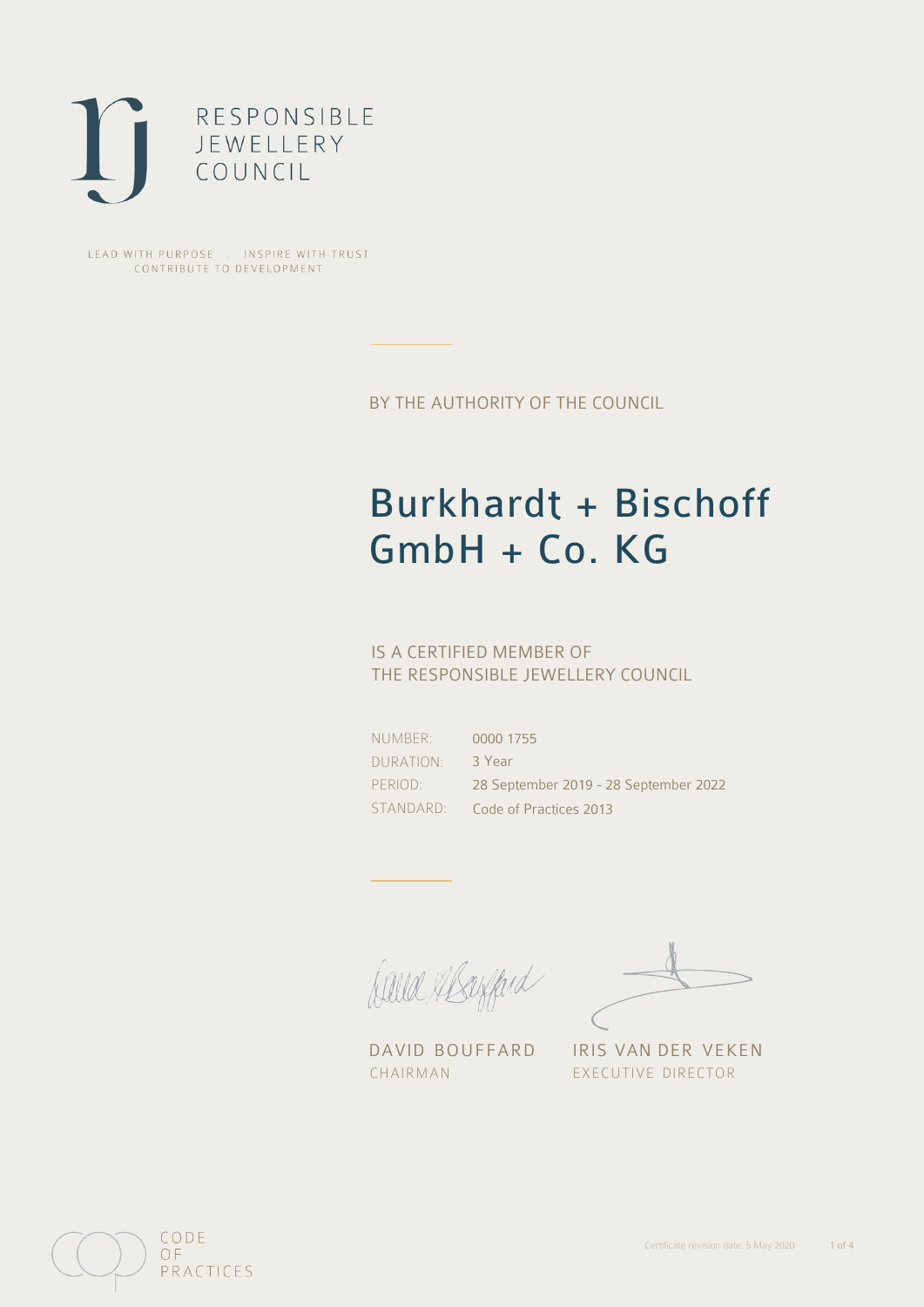

# **CERTIFICATION OVERVIEW**

| <b>MEMBERSHIP</b><br><b>FORUM</b>      | Jewellery and Watch Manufacturer and/or Wholesaler                                                                                                                                                                                                                                                                                                                                                               |  |
|----------------------------------------|------------------------------------------------------------------------------------------------------------------------------------------------------------------------------------------------------------------------------------------------------------------------------------------------------------------------------------------------------------------------------------------------------------------|--|
| <b>AUDIT</b><br><b>DATE</b>            | 28 June 2021                                                                                                                                                                                                                                                                                                                                                                                                     |  |
| <b>AUDIT</b><br><b>TYPE</b>            | Mid-term Review (desktop)                                                                                                                                                                                                                                                                                                                                                                                        |  |
| APPLICABLE<br><b>STANDARD</b>          | Code of Practices 2013                                                                                                                                                                                                                                                                                                                                                                                           |  |
| <b>ACCREDITED</b><br><b>AUDIT FIRM</b> | <b>SGS United Kingdom Limited</b>                                                                                                                                                                                                                                                                                                                                                                                |  |
| APPLICABLE<br><b>PROVISIONS</b>        | 1. General requirements: 1-4, except 3.2<br>2. Responsible supply chains and human rights: 5-12, except<br>6.2, 7.1, 9.3 and 11.3-4<br>3. Labour rights and working conditions: 13-20, except 17.3<br>and 19.3<br>4. Health, Safety and Environment: 21-25, except 21.10<br>Diamonds, gold and platinum group metal products: 26-28,<br>5.<br>except 27.2 and 28<br>6. Responsible mining sector: Not applicable |  |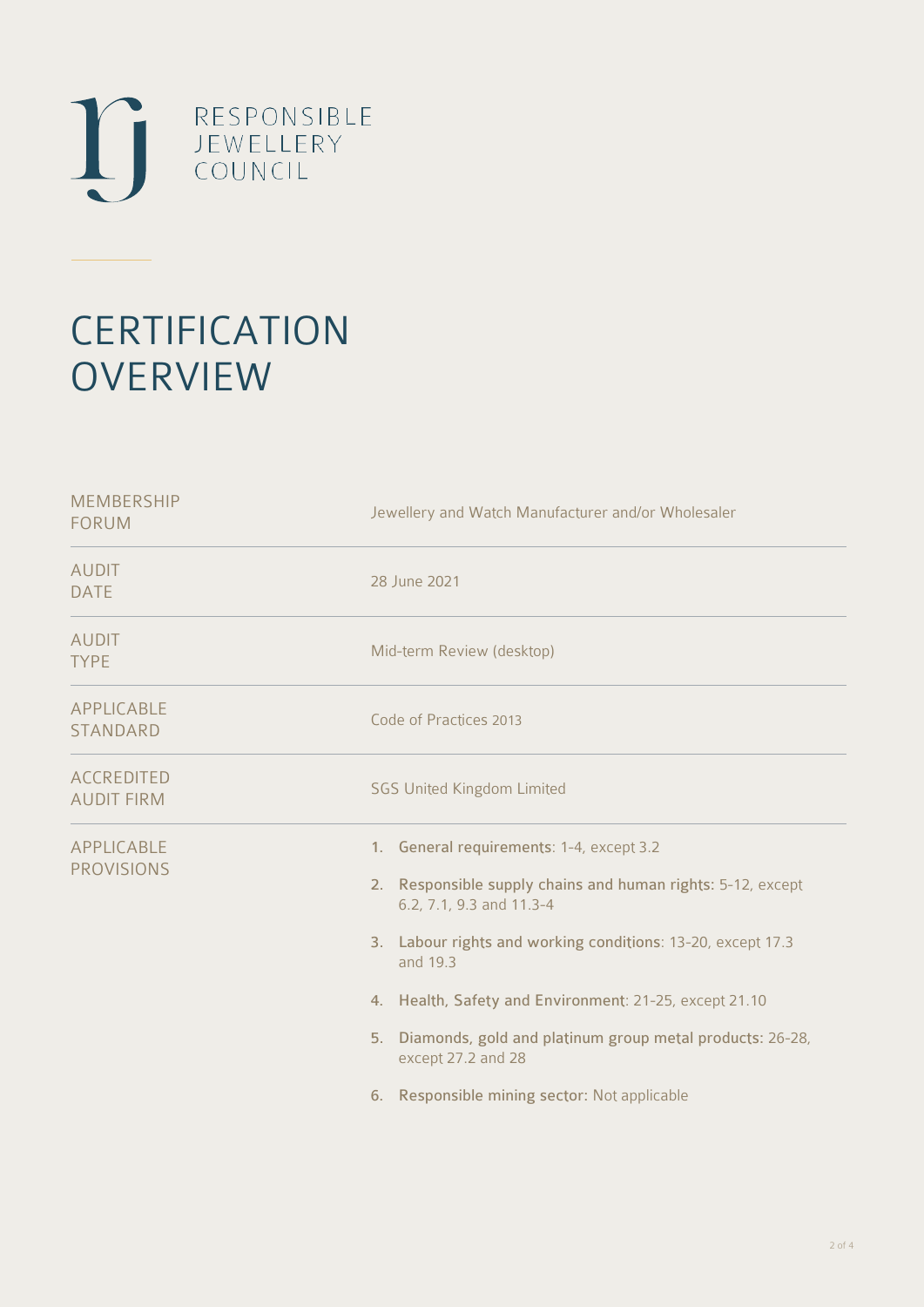| PROVENANCE<br><b>CLAIMS</b>                | Burkhardt + Bischoff warrants that the gold has been supplied in<br>compliance with the Signet Responsible Sourcing Protocol ("SRSP").<br>Burkhardt + Bischoff warrants that the diamonds has been supplied in<br>compliance with the Signet Responsible Sourcing Protocol ("SRSP").                    |  |
|--------------------------------------------|---------------------------------------------------------------------------------------------------------------------------------------------------------------------------------------------------------------------------------------------------------------------------------------------------------|--|
| <b>AUDITOR STATEMENT OF</b><br>CONFORMANCE | Based on the scope and findings of the certification audit, the member<br>has demonstrated a conformance level consistent with a:<br>3 Year Certification                                                                                                                                               |  |
| <b>NEXT AUDIT TYPE</b>                     | MID-TERM REVIEW (within 12-24 months):                                                                                                                                                                                                                                                                  |  |
|                                            | A. Mid-term review NOT required due to:                                                                                                                                                                                                                                                                 |  |
|                                            | No anticipated changes to the certification scope during the<br>certification period                                                                                                                                                                                                                    |  |
|                                            | <25 full time equivalent personnel                                                                                                                                                                                                                                                                      |  |
|                                            | Low risk of non-conformances due to management controls                                                                                                                                                                                                                                                 |  |
|                                            | Existence of parallel audits for schemes recognised by RJC                                                                                                                                                                                                                                              |  |
|                                            | Existence of rigorous internal audit programs                                                                                                                                                                                                                                                           |  |
|                                            | Strong internal controls ensuring effective review and closure<br>of corrective actions for non-conformances                                                                                                                                                                                            |  |
|                                            |                                                                                                                                                                                                                                                                                                         |  |
|                                            | B. Mid-term review (desktop only) required due to:                                                                                                                                                                                                                                                      |  |
|                                            | No impact on conformance levels from any changes to the<br>certification scope                                                                                                                                                                                                                          |  |
|                                            | 2 or less minor non-conformances with critical provisions or 4<br>or less minor non-conformances in general identified by the<br>audit (not covered by parallel audits for schemes identified as<br>equivalent to RJC's) for an individual member in the mining<br>sector or a non-mining sector member |  |
|                                            | Possibility of remote verification of actions                                                                                                                                                                                                                                                           |  |
|                                            | No risk to critical provisions                                                                                                                                                                                                                                                                          |  |